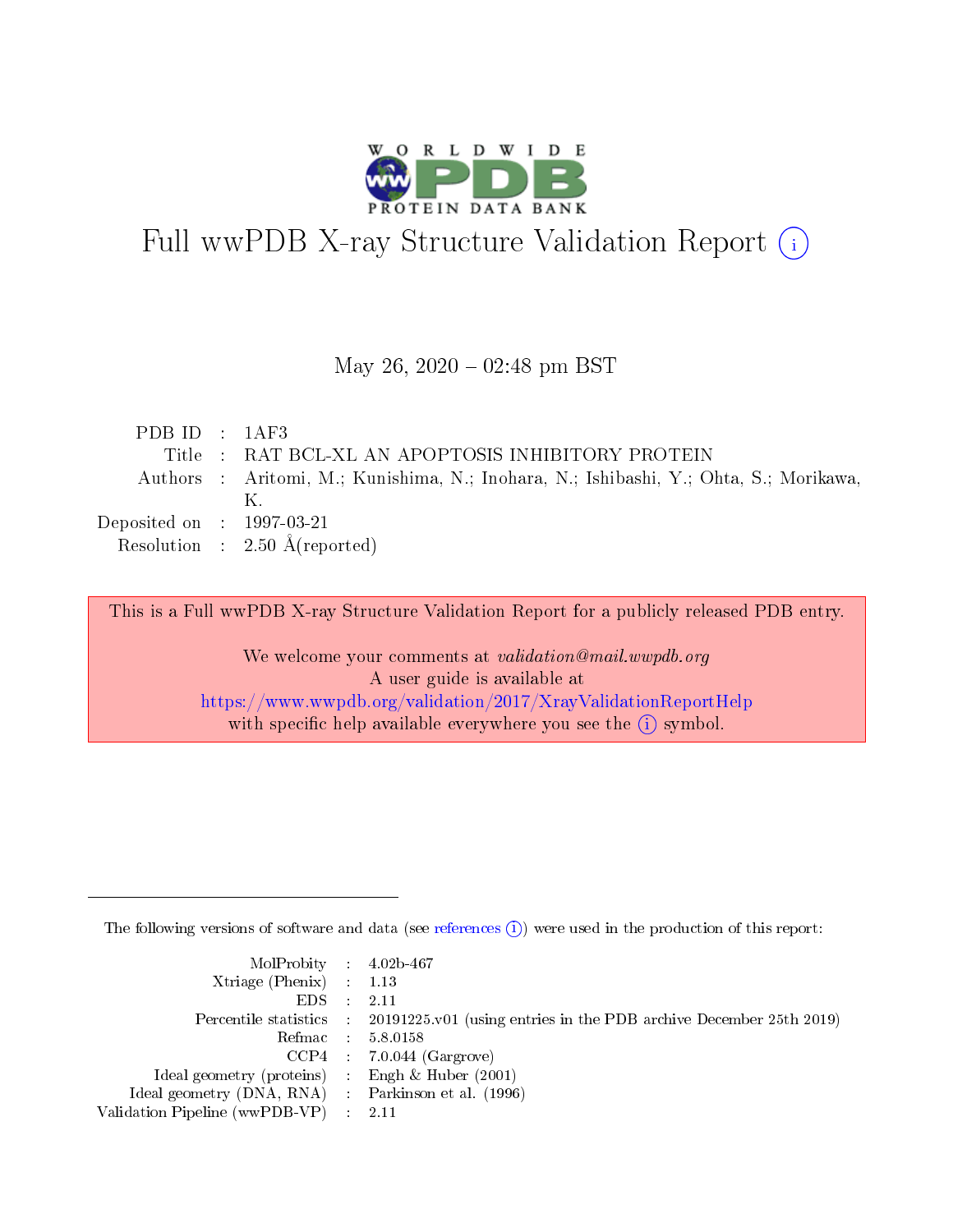## 1 [O](https://www.wwpdb.org/validation/2017/XrayValidationReportHelp#overall_quality)verall quality at a glance  $(i)$

The following experimental techniques were used to determine the structure: X-RAY DIFFRACTION

The reported resolution of this entry is 2.50 Å.

Percentile scores (ranging between 0-100) for global validation metrics of the entry are shown in the following graphic. The table shows the number of entries on which the scores are based.



| Metric                | Whole archive        | Similar resolution                                                     |  |  |
|-----------------------|----------------------|------------------------------------------------------------------------|--|--|
|                       | $(\#\text{Entries})$ | $(\#\text{Entries},\,\text{resolution}\,\,\text{range}(\textup{\AA}))$ |  |  |
| $R_{free}$            | 130704               | $4661(2.50-2.50)$                                                      |  |  |
| Clashscore            | 141614               | $5346$ $(2.50-2.50)$                                                   |  |  |
| Ramachandran outliers | 138981               | $5231 (2.50 - 2.50)$                                                   |  |  |
| Sidechain outliers    | 138945               | $5233(2.50-2.50)$                                                      |  |  |
| RSRZ outliers         | 127900               | $4559(2.50-2.50)$                                                      |  |  |

The table below summarises the geometric issues observed across the polymeric chains and their fit to the electron density. The red, orange, yellow and green segments on the lower bar indicate the fraction of residues that contain outliers for  $>=3, 2, 1$  and 0 types of geometric quality criteria respectively. A grey segment represents the fraction of residues that are not modelled. The numeric value for each fraction is indicated below the corresponding segment, with a dot representing fractions  $\epsilon=5\%$  The upper red bar (where present) indicates the fraction of residues that have poor fit to the electron density. The numeric value is given above the bar.

| Mol | $\cap$ hain | Length | Quality of chain |     |    |     |  |
|-----|-------------|--------|------------------|-----|----|-----|--|
|     |             |        | 4%               |     |    |     |  |
|     |             | 196    | 50%              | 18% | 6% | 26% |  |

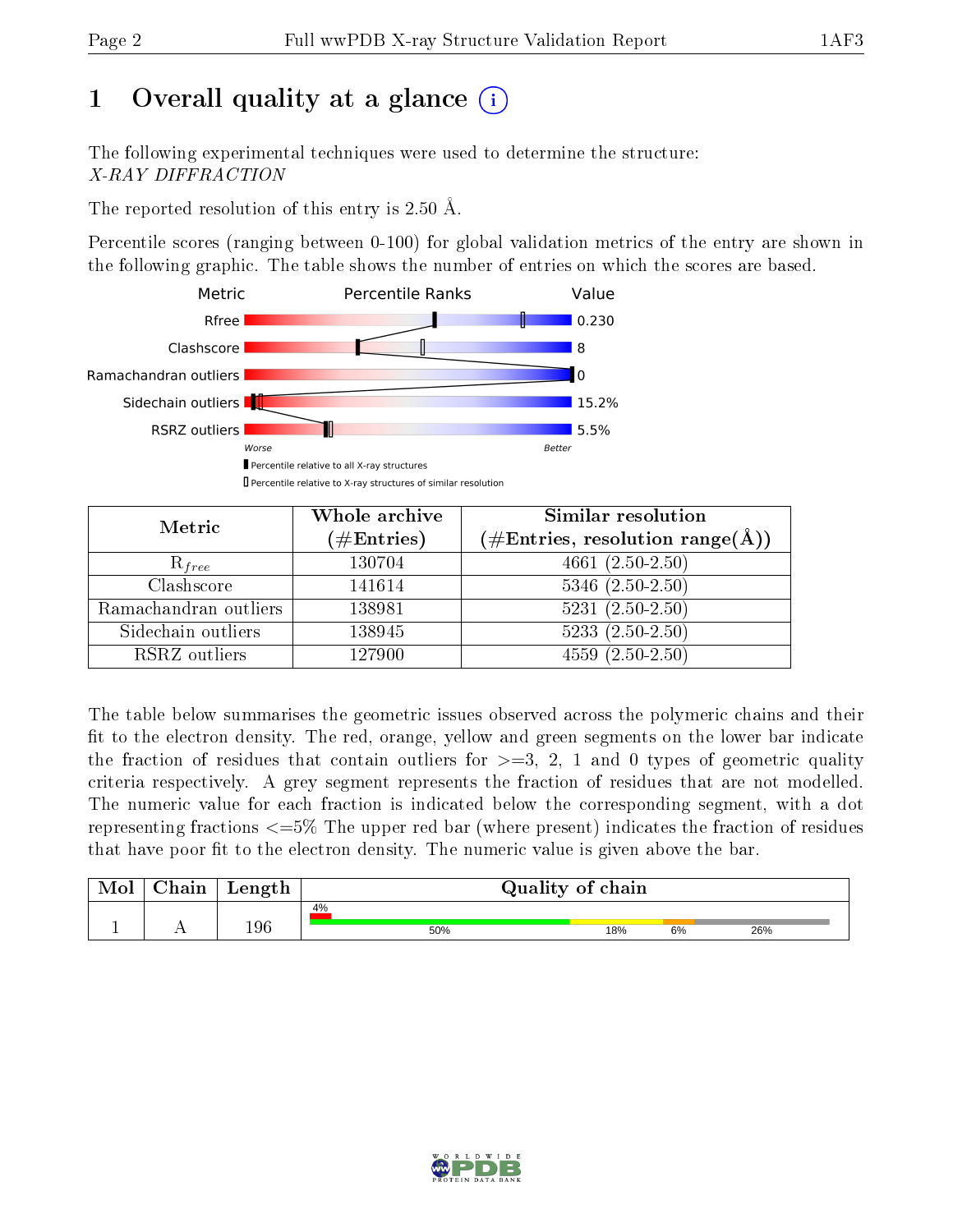## 2 Entry composition (i)

There are 2 unique types of molecules in this entry. The entry contains 1226 atoms, of which 0 are hydrogens and 0 are deuteriums.

In the tables below, the ZeroOcc column contains the number of atoms modelled with zero occupancy, the AltConf column contains the number of residues with at least one atom in alternate conformation and the Trace column contains the number of residues modelled with at most 2 atoms.

Molecule 1 is a protein called APOPTOSIS REGULATOR BCL-X.

| Mol | Chain | $\,$ Residues | Atoms          |     |     |     |  | ZeroOcc   AltConf   Trace |  |
|-----|-------|---------------|----------------|-----|-----|-----|--|---------------------------|--|
|     |       | 145           | $_{\rm Total}$ | 752 | 196 | 223 |  |                           |  |

• Molecule 2 is water.

|  | Mol   Chain   Residues | Atoms | $\,$ ZeroOcc   AltConf $_1$ |  |
|--|------------------------|-------|-----------------------------|--|
|  | 一                      | Total |                             |  |

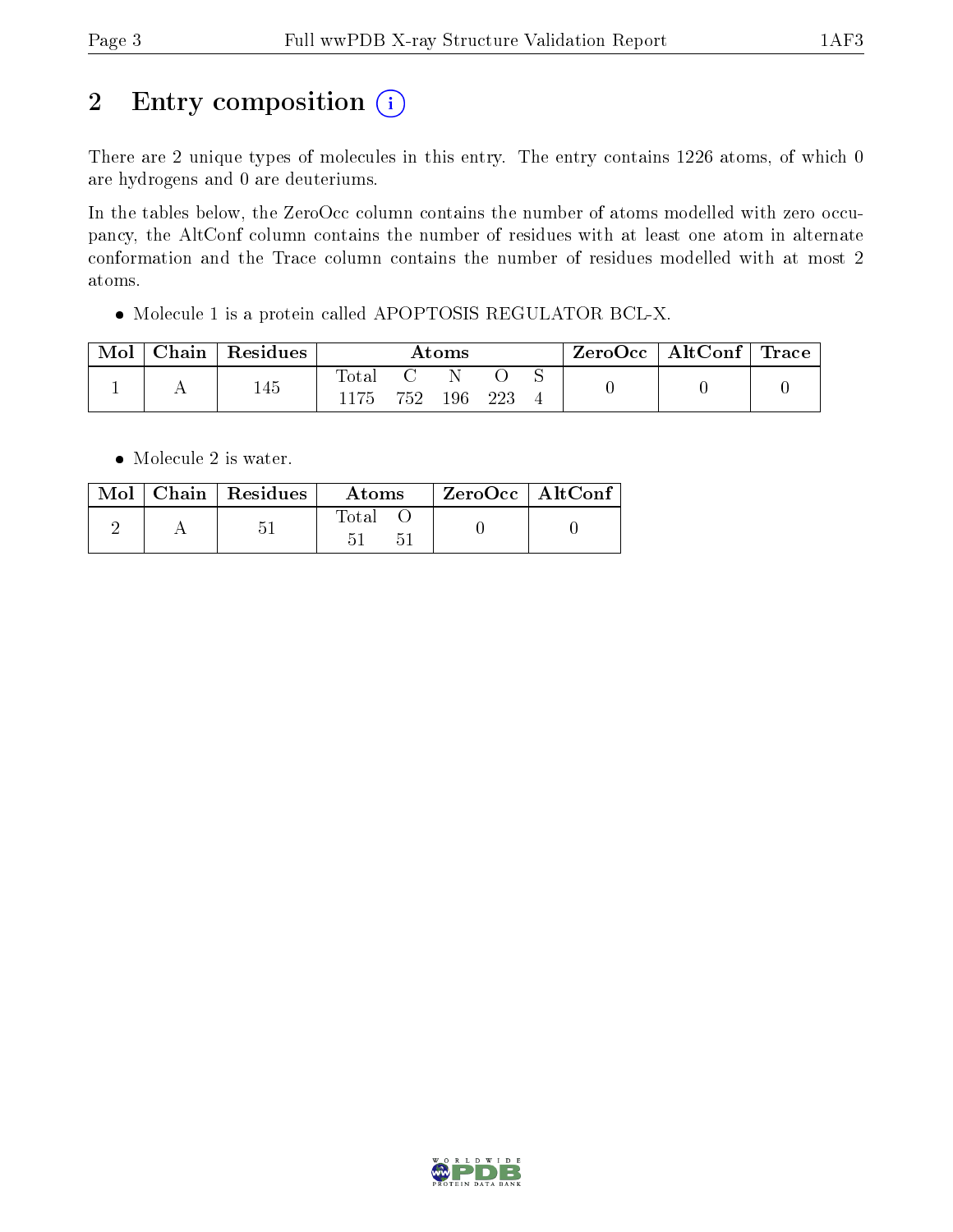## 3 Residue-property plots  $(i)$

These plots are drawn for all protein, RNA and DNA chains in the entry. The first graphic for a chain summarises the proportions of the various outlier classes displayed in the second graphic. The second graphic shows the sequence view annotated by issues in geometry and electron density. Residues are color-coded according to the number of geometric quality criteria for which they contain at least one outlier: green  $= 0$ , yellow  $= 1$ , orange  $= 2$  and red  $= 3$  or more. A red dot above a residue indicates a poor fit to the electron density (RSRZ  $> 2$ ). Stretches of 2 or more consecutive residues without any outlier are shown as a green connector. Residues present in the sample, but not in the model, are shown in grey.

• Molecule 1: APOPTOSIS REGULATOR BCL-X



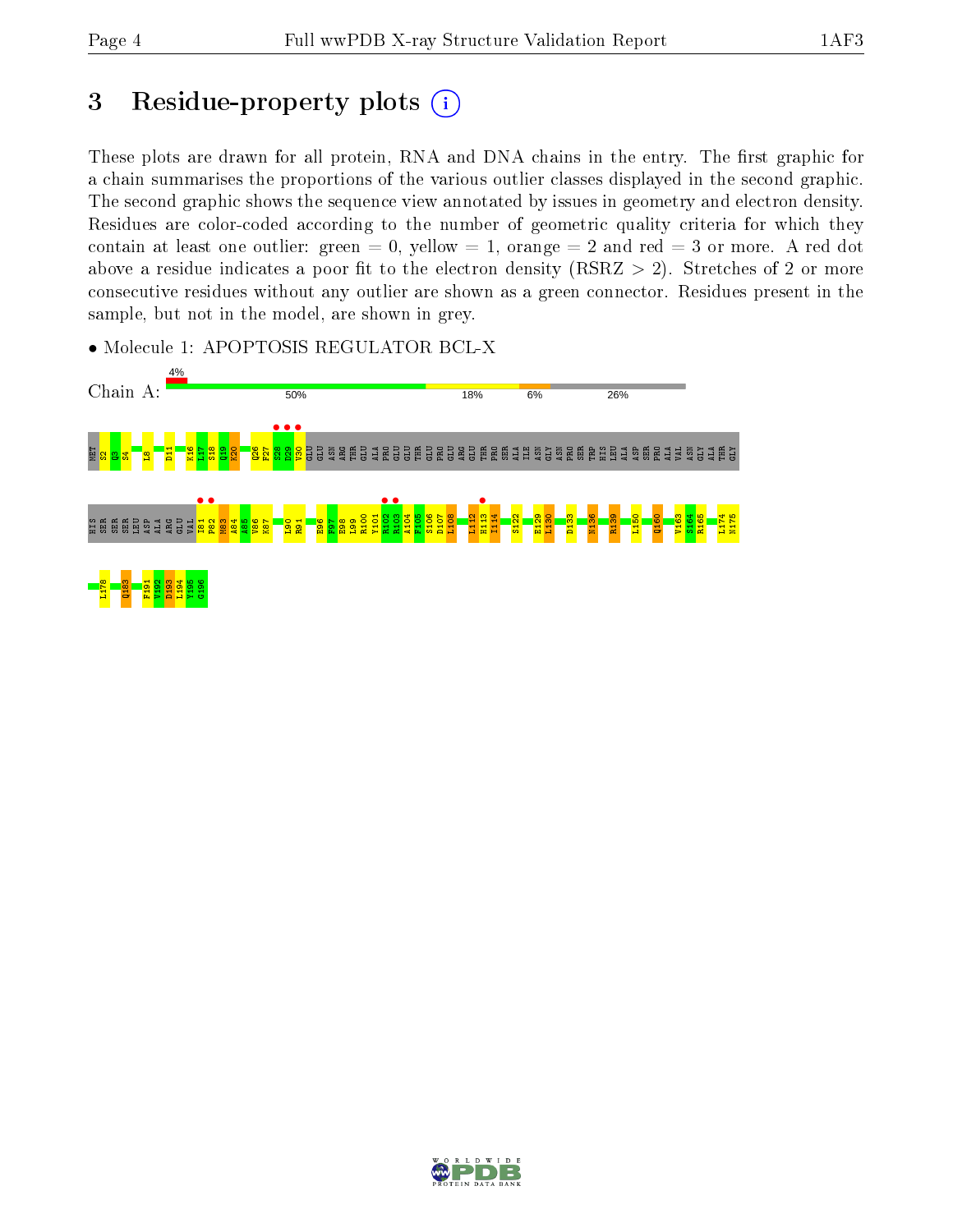## 4 Data and refinement statistics  $(i)$

| Property                                                                | Value                                            | Source     |
|-------------------------------------------------------------------------|--------------------------------------------------|------------|
| Space group                                                             | P 41 21 2                                        | Depositor  |
| Cell constants                                                          | 64.05Å 112.27Å<br>$64.05\rm\AA$                  | Depositor  |
| a, b, c, $\alpha$ , $\beta$ , $\gamma$                                  | $90.00^{\circ}$ $90.00^{\circ}$<br>$90.00^\circ$ |            |
| Resolution $(A)$                                                        | 20.00<br>$-2.50$                                 | Depositor  |
|                                                                         | $42.22 - 2.50$                                   | <b>EDS</b> |
| % Data completeness                                                     | $99.0 (20.00 - 2.50)$                            | Depositor  |
| (in resolution range)                                                   | 99.8 (42.22-2.50)                                | <b>EDS</b> |
| $R_{merge}$                                                             | 0.11                                             | Depositor  |
| $\mathrm{R}_{sym}$                                                      | 0.11                                             | Depositor  |
| $\langle I/\sigma(I) \rangle^{-1}$                                      | 1.75 (at $2.51\text{\AA}$ )                      | Xtriage    |
| Refinement program                                                      | <b>REFMAC</b>                                    | Depositor  |
| $R, R_{free}$                                                           | 0.222,<br>0.273                                  | Depositor  |
|                                                                         | 0.185,<br>0.230                                  | DCC        |
| $\mathcal{R}_{free}$ test set                                           | $\overline{560}$ reflections $(6.52\%)$          | wwPDB-VP   |
| Wilson B-factor $(A^2)$                                                 | 48.2                                             | Xtriage    |
| Anisotropy                                                              | 0.371                                            | Xtriage    |
| Bulk solvent $k_{sol}(\mathrm{e}/\mathrm{A}^3),\,B_{sol}(\mathrm{A}^2)$ | $0.34$ , 77.9                                    | <b>EDS</b> |
| L-test for twinning <sup>2</sup>                                        | $< L >$ = 0.50, $< L^2 >$ = 0.33                 | Xtriage    |
| Estimated twinning fraction                                             | No twinning to report.                           | Xtriage    |
| $F_o, F_c$ correlation                                                  | 0.95                                             | <b>EDS</b> |
| Total number of atoms                                                   | 1226                                             | wwPDB-VP   |
| Average B, all atoms $(A^2)$                                            | 59.0                                             | wwPDB-VP   |

Xtriage's analysis on translational NCS is as follows: The largest off-origin peak in the Patterson function is  $7.10\%$  of the height of the origin peak. No significant pseudotranslation is detected.

<sup>&</sup>lt;sup>2</sup>Theoretical values of  $\langle |L| \rangle$ ,  $\langle L^2 \rangle$  for acentric reflections are 0.5, 0.333 respectively for untwinned datasets, and 0.375, 0.2 for perfectly twinned datasets.



<span id="page-4-1"></span><span id="page-4-0"></span><sup>1</sup> Intensities estimated from amplitudes.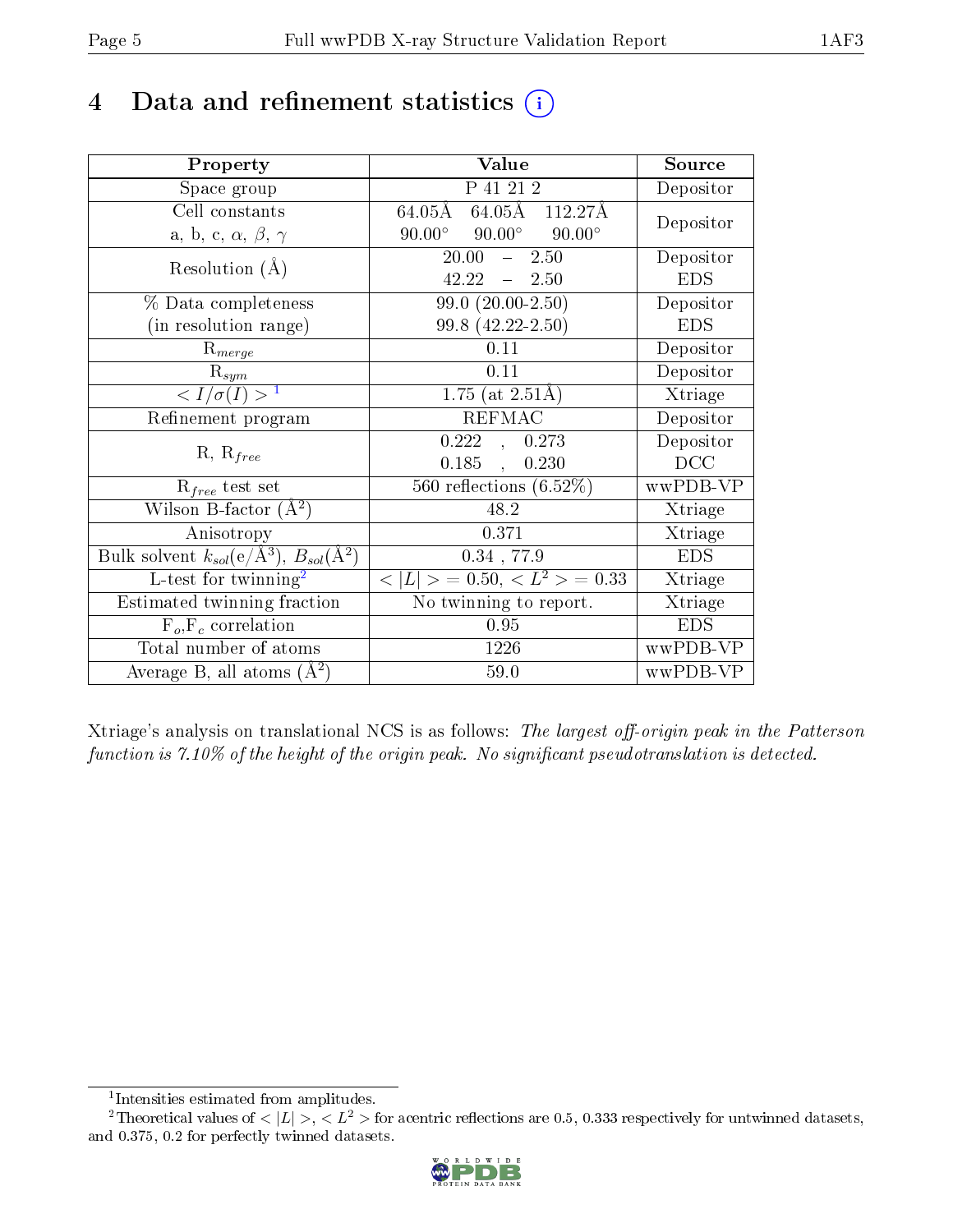## 5 Model quality  $(i)$

### 5.1 Standard geometry  $(i)$

The Z score for a bond length (or angle) is the number of standard deviations the observed value is removed from the expected value. A bond length (or angle) with  $|Z| > 5$  is considered an outlier worth inspection. RMSZ is the root-mean-square of all Z scores of the bond lengths (or angles).

| Mol | Chain |      | Bond lengths  | Bond angles |                    |  |
|-----|-------|------|---------------|-------------|--------------------|--|
|     |       | RMSZ | $\#Z >5$ RMSZ |             | $\# Z  > 5$        |  |
|     |       |      |               | $1.50\,$    | $18/1629$ $(1.1\%$ |  |

There are no bond length outliers.

All (18) bond angle outliers are listed below:

| Mol            | Chain | Res | <b>Type</b> | Atoms                    | $\mathbf{Z}$ | Observed $(^\circ)$ | Ideal $({}^{\circ})$ |
|----------------|-------|-----|-------------|--------------------------|--------------|---------------------|----------------------|
| 1              | А     | 133 | ASP         | $CB-CG-OD2$              | 10.38        | 127.64              | 118.30               |
| $\overline{1}$ | А     | 193 | <b>ASP</b>  | $CB-CG-OD2$              | $-9.39$      | 109.85              | 118.30               |
| 1              | А     | 136 | <b>ASN</b>  | $CB-CA-C$                | $-7.68$      | 95.03               | 110.40               |
| 1              | А     | 91  | $\rm{ARG}$  | $NE- CZ-NH2$             | $-6.79$      | 116.91              | 120.30               |
| $\mathbf{1}$   | А     | 98  | GLU         | OE1-CD-OE2               | 6.76         | 131.41              | 123.30               |
| $\mathbf{1}$   | А     | 165 | $\rm{ARG}$  | $NE$ -CZ-NH <sub>2</sub> | $-6.57$      | 117.01              | 120.30               |
| 1              | А     | 100 | $\rm{ARG}$  | $NE-CZ-NH1$              | 6.08         | 123.34              | 120.30               |
| 1              | А     | 193 | ASP         | $OD1$ -CG- $OD2$         | 6.07         | 134.84              | 123.30               |
| $\overline{1}$ | А     | 133 | ASP         | $OD1$ -CG- $OD2$         | $-5.80$      | 112.28              | 123.30               |
| 1              | А     | 139 | $\rm{ARG}$  | $NE- CZ-NH2$             | $-5.63$      | 117.48              | 120.30               |
| 1              | А     | 194 | LEU         | $CA-CB-CG$               | 5.59         | 128.15              | 115.30               |
| 1              | А     | 91  | $\rm{ARG}$  | NE-CZ-NH1                | 5.58         | 123.09              | 120.30               |
| 1              | А     | 11  | ASP         | $CB-CG-OD1$              | $-5.39$      | 113.45              | 118.30               |
|                | А     | 96  | <b>GLU</b>  | OE1-CD-OE2               | $-5.38$      | 116.84              | 123.30               |
| $\mathbf{1}$   | А     | 165 | $\rm{ARG}$  | NE-CZ-NH1                | 5.38         | 122.99              | 120.30               |
| 1              | А     | 91  | $\rm{ARG}$  | $CD-NE- CZ$              | 5.15         | 130.82              | 123.60               |
| 1              | А     | 136 | <b>ASN</b>  | $CB-CG-OD1$              | $-5.07$      | 111.47              | 121.60               |
| 1              | А     | 174 | LEU         | $CA-CB-CG$               | 5.06         | 126.94              | 115.30               |

There are no chirality outliers.

There are no planarity outliers.

### 5.2 Too-close contacts  $(i)$

In the following table, the Non-H and H(model) columns list the number of non-hydrogen atoms and hydrogen atoms in the chain respectively. The H(added) column lists the number of hydrogen

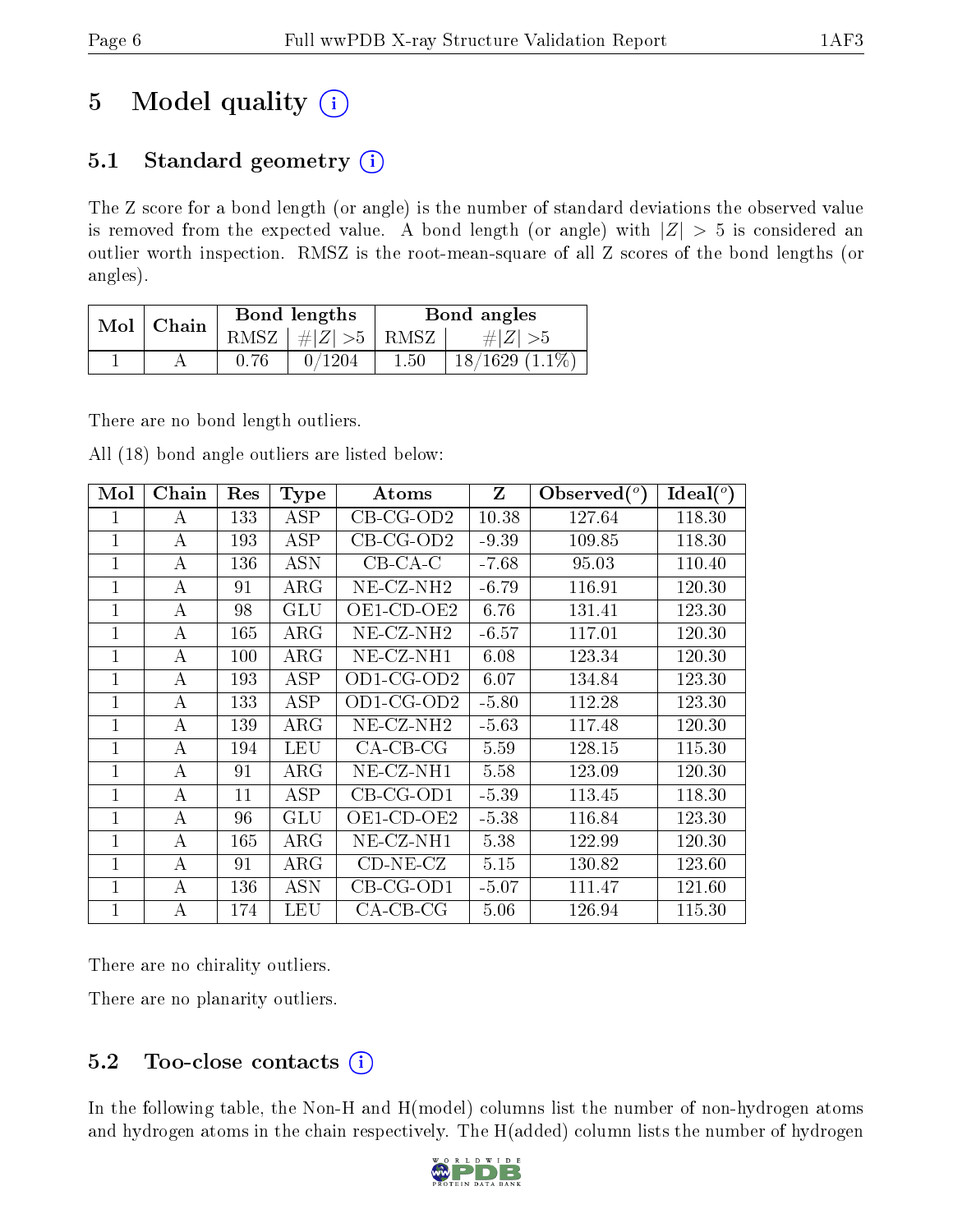| Mol |  |  | Chain   Non-H   H(model)   H(added)   Clashes   Symm-Clashes |
|-----|--|--|--------------------------------------------------------------|
|     |  |  |                                                              |
|     |  |  |                                                              |
|     |  |  |                                                              |

atoms added and optimized by MolProbity. The Clashes column lists the number of clashes within the asymmetric unit, whereas Symm-Clashes lists symmetry related clashes.

The all-atom clashscore is defined as the number of clashes found per 1000 atoms (including hydrogen atoms). The all-atom clashscore for this structure is 8.

All (19) close contacts within the same asymmetric unit are listed below, sorted by their clash magnitude.

|                      |                      | Interatomic    | Clash         |  |
|----------------------|----------------------|----------------|---------------|--|
| Atom-1               | Atom-2               | distance $(A)$ | overlap $(A)$ |  |
| 1:A:136:ASN:HB2      | 1:A:139:ARG:HD2      | 1.70           | 0.71          |  |
| 1:A:8:LEU:HD21       | 1: A:86: VAL:HG12    | 1.77           | 0.67          |  |
| 1: A:83:MET:O        | 1: A:87: LYS: HG3    | 2.00           | 0.61          |  |
| 1: A: 101: TYR: HB3  | 1:A:104:ALA:HB2      | 1.83           | 0.60          |  |
| 1:A:183:GLN:HE21     | 1: A: 183: GLN: HA   | 1.66           | 0.60          |  |
| 1:A:112:LEU:HD13     | 1: A:114: ILE: HG23  | 1.86           | 0.58          |  |
| 1: A: 183: GLN: CA   | 1:A:183:GLN:HE21     | 2.18           | 0.57          |  |
| 1:A:3ER:HB2          | 1: A:83:MET:CE       | 2.39           | 0.52          |  |
| 1: A:90: LEU: HD12   | 1: A:191:PHE: CZ     | 2.45           | 0.51          |  |
| 1: A: 160: GLN: H    | 1: A: 160: GLN: CD   | 2.14           | 0.51          |  |
| 1: A:81: ILE:N       | 1:A:82:PRO:CD        | 2.74           | 0.50          |  |
| 1: A: 108: LEU: HD21 | 1: A: 130: LEU: HD13 | 1.94           | 0.49          |  |
| 1:A:3ER:HB2          | 1: A:83:MET:HE1      | 1.95           | 0.48          |  |
| 1:A:16:LYS:O         | 1:A:20:LYS:HD2       | 2.17           | 0.45          |  |
| 1: A:114: ILE: HG13  | 1: A:114: ILE:H      | 1.55           | 0.45          |  |
| 1:A:81:ILE:HA        | 1:A:84:ALA:HB2       | 1.99           | 0.43          |  |
| 1:A:2:SER:HA         | 1:A:175:ASN:OD1      | 2.19           | 0.43          |  |
| 1: A:27:PHE:CZ       | 1: A: 163: VAL: HG12 | 2.54           | 0.42          |  |
| 1: A:26: GLN: HG2    | 2:A:221:HOH:O        | 2.19           | 0.42          |  |

There are no symmetry-related clashes.

### 5.3 Torsion angles (i)

#### 5.3.1 Protein backbone (i)

In the following table, the Percentiles column shows the percent Ramachandran outliers of the chain as a percentile score with respect to all X-ray entries followed by that with respect to entries of similar resolution.

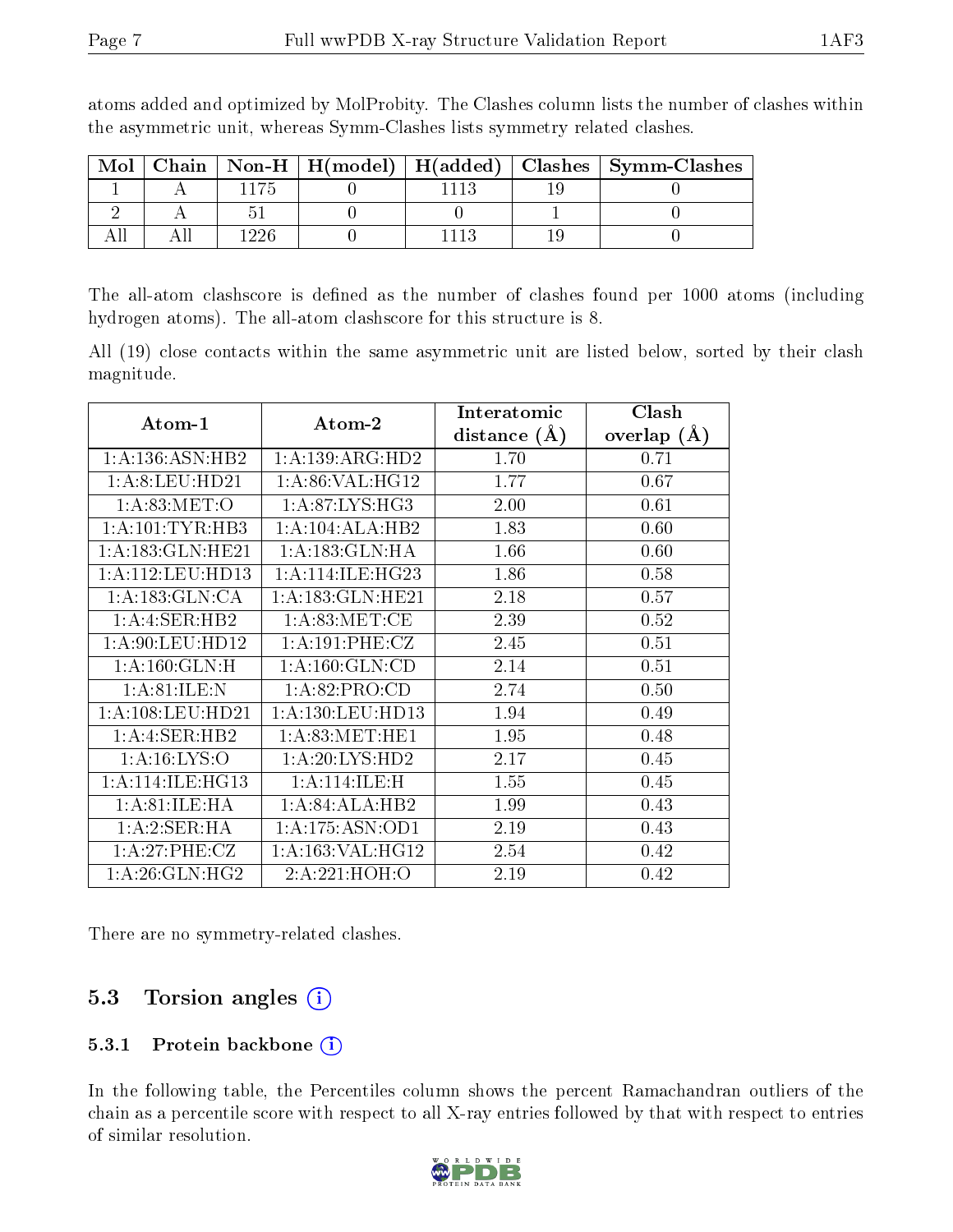The Analysed column shows the number of residues for which the backbone conformation was analysed, and the total number of residues.

| $\mid$ Mol $\mid$ Chain $\mid$ | Analysed                                |  |  | Favoured   Allowed   Outliers   Percentiles |
|--------------------------------|-----------------------------------------|--|--|---------------------------------------------|
|                                | $141/196$ (72\%)   138 (98\%)   3 (2\%) |  |  | $\vert$ 100 100 $\vert$                     |

There are no Ramachandran outliers to report.

#### 5.3.2 Protein sidechains  $(i)$

In the following table, the Percentiles column shows the percent sidechain outliers of the chain as a percentile score with respect to all X-ray entries followed by that with respect to entries of similar resolution.

The Analysed column shows the number of residues for which the sidechain conformation was analysed, and the total number of residues.

| Mol   Chain | Analysed                                  |  | Rotameric   Outliers   Percentiles |
|-------------|-------------------------------------------|--|------------------------------------|
|             | $125/167$ (75\%)   106 (85\%)   19 (15\%) |  | $\boxed{3}$ $\boxed{5}$            |

All (19) residues with a non-rotameric sidechain are listed below:

| Mol            | $\overline{\text{Chain}}$ | Res         | Type                    |
|----------------|---------------------------|-------------|-------------------------|
| $\mathbf{1}$   | A                         | 18          | <b>SER</b>              |
| $\mathbf{1}$   | $\overline{A}$            | 20          | $\overline{\text{LYS}}$ |
| $\mathbf{1}$   | $\overline{A}$            | 30          | <b>VAL</b>              |
| $\overline{1}$ | $\overline{A}$            | 83          | MET                     |
| $\mathbf{1}$   | $\overline{\rm A}$        | 99          | LEU                     |
| $\mathbf{1}$   | $\overline{A}$            | 106         | <b>SER</b>              |
| $\overline{1}$ | $\overline{A}$            | $\bar{1}07$ | $\overline{\text{ASP}}$ |
| $\mathbf{1}$   | $\overline{A}$            | 108         | $\overline{\text{LEU}}$ |
| $\mathbf{1}$   | $\overline{A}$            | 112         | <b>LEU</b>              |
| $\mathbf{1}$   | $\overline{A}$            | 113         | <b>HIS</b>              |
| $\mathbf{1}$   | $\overline{A}$            | 114         | ILE                     |
| $\mathbf{1}$   | $\overline{\rm A}$        | 122         | ${\rm SER}$             |
| $\mathbf{1}$   | $\overline{A}$            | 129         | GLU                     |
| $\mathbf{1}$   | $\overline{A}$            | 130         | LEU                     |
| $\mathbf{1}$   | $\overline{\rm A}$        | 150         | LEU                     |
| $\mathbf{1}$   | $\overline{A}$            | 160         | <b>GLN</b>              |
| $\mathbf{1}$   | $\overline{A}$            | 178         | LEU                     |
| $\mathbf{1}$   | $\overline{A}$            | 183         | <b>GLN</b>              |
| $\mathbf 1$    | $\overline{\rm A}$        | 193         | ASP                     |

Some sidechains can be flipped to improve hydrogen bonding and reduce clashes. All (2) such

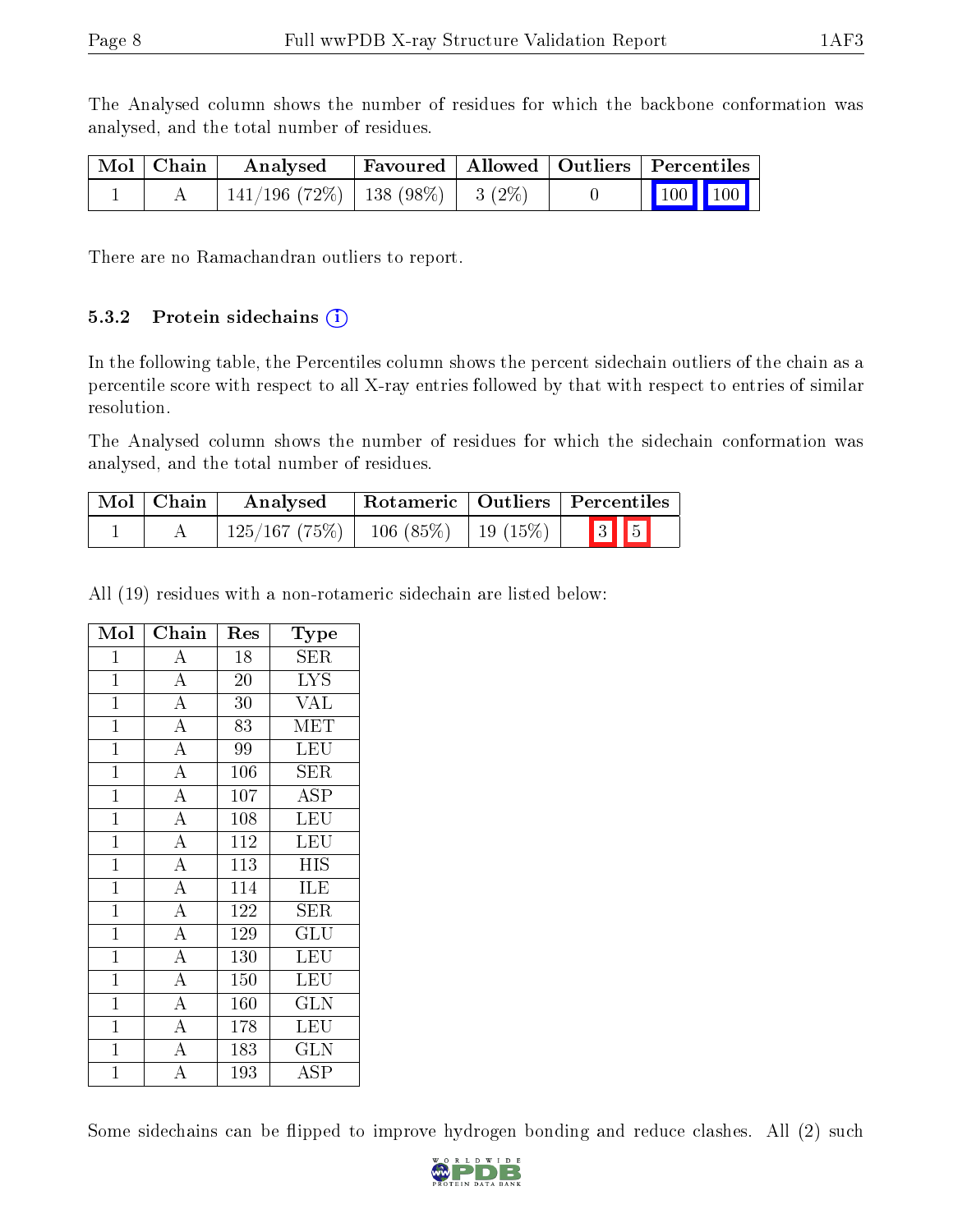sidechains are listed below:

| Mol | Chain | Res  | Type    |
|-----|-------|------|---------|
|     |       |      | GH      |
|     |       | 183. | ت الجي، |

#### 5.3.3 RNA (i)

There are no RNA molecules in this entry.

#### 5.4 Non-standard residues in protein, DNA, RNA chains  $(i)$

There are no non-standard protein/DNA/RNA residues in this entry.

#### 5.5 Carbohydrates  $(i)$

There are no carbohydrates in this entry.

#### 5.6 Ligand geometry  $(i)$

There are no ligands in this entry.

#### 5.7 [O](https://www.wwpdb.org/validation/2017/XrayValidationReportHelp#nonstandard_residues_and_ligands)ther polymers (i)

There are no such residues in this entry.

#### 5.8 Polymer linkage issues (i)

There are no chain breaks in this entry.